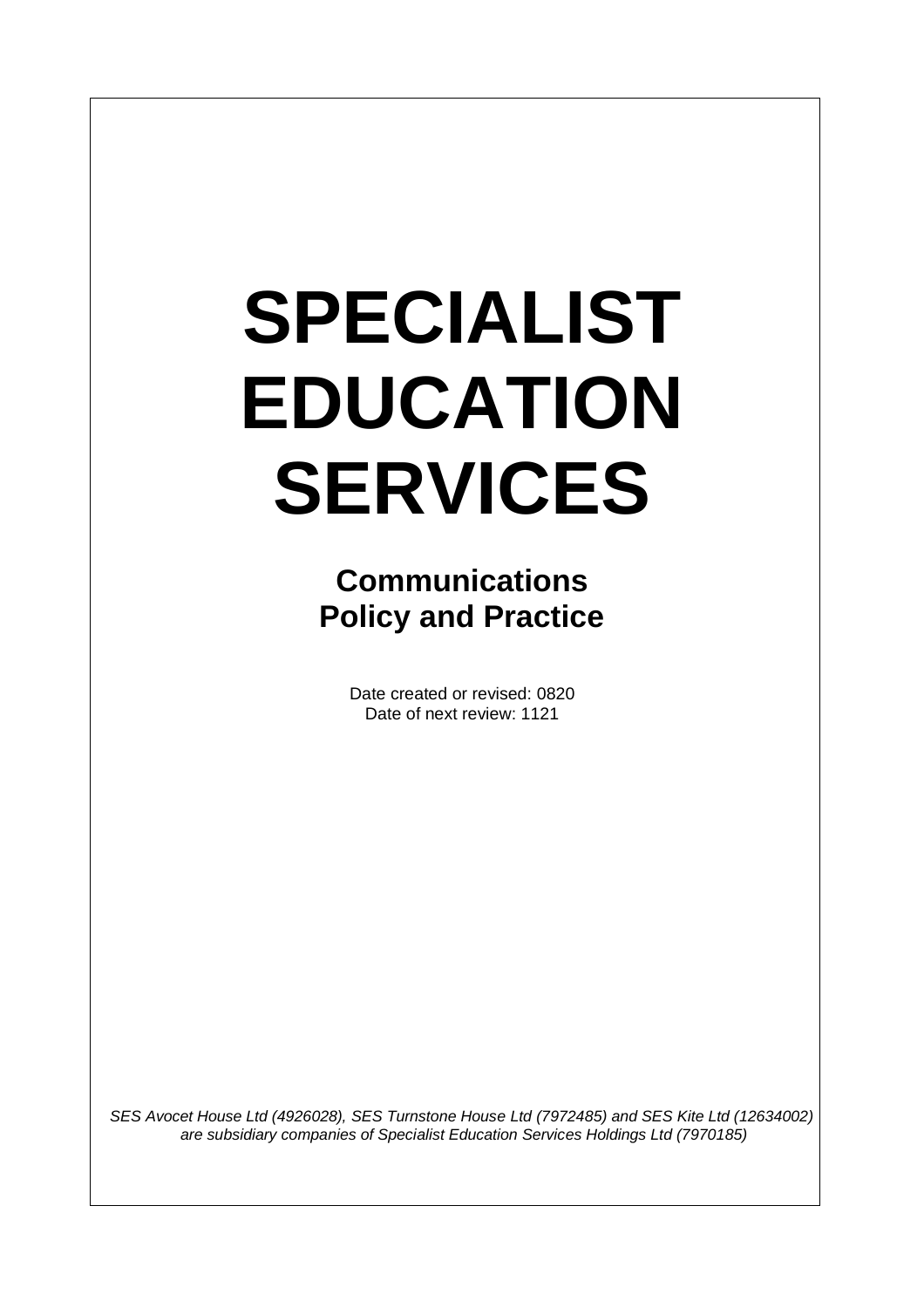## **CONTENTS**

| $\mathbf 1$    | <b>COMMUNICATION AND CUSTOMER SERVICE</b> |                                   |                |
|----------------|-------------------------------------------|-----------------------------------|----------------|
|                | 1.1                                       | Introduction                      |                |
|                |                                           |                                   |                |
| $\overline{2}$ | <b>COMPUTERS</b>                          |                                   |                |
|                | 2.1                                       | Principles                        |                |
|                | 2.2                                       | <b>Good Practice</b>              |                |
| 3              | <b>EMAIL</b>                              |                                   |                |
|                | 3.1                                       | Principles                        |                |
|                | 3.2                                       | <b>Good Practice</b>              |                |
|                | 3.3                                       | Confidentiality                   |                |
|                | 3.4                                       | <b>Data Protection</b>            |                |
|                | 3.5                                       | Finally                           |                |
|                |                                           |                                   |                |
| 4              | <b>MINUTES</b>                            |                                   |                |
|                | 4.1                                       | Principles                        |                |
|                | 4.2                                       | <b>Good Practice</b>              |                |
| 5              | <b>NETWORK</b>                            |                                   |                |
|                | 5.1                                       | Principles                        | $\overline{7}$ |
|                | 5.2                                       | <b>Good Practice</b>              |                |
|                |                                           |                                   |                |
| 6              | <b>NETWORK DIRECTORY</b>                  |                                   |                |
|                | 6.1                                       | Principles                        |                |
|                | 6.2                                       | Maintenance Of Network Structure  |                |
|                |                                           | 6.2.1 Labelling Files And Folders |                |
|                |                                           | 6.2.2 Adding And Deleting Files   |                |
| 7              | PAN AND ACTION PLAN MEETINGS              |                                   |                |
|                | 7.1<br><b>Principles</b>                  |                                   |                |
|                | 7.2                                       | <b>Good Practice</b>              |                |
|                |                                           | 7.2.1 Circulating Minutes         |                |
|                |                                           |                                   |                |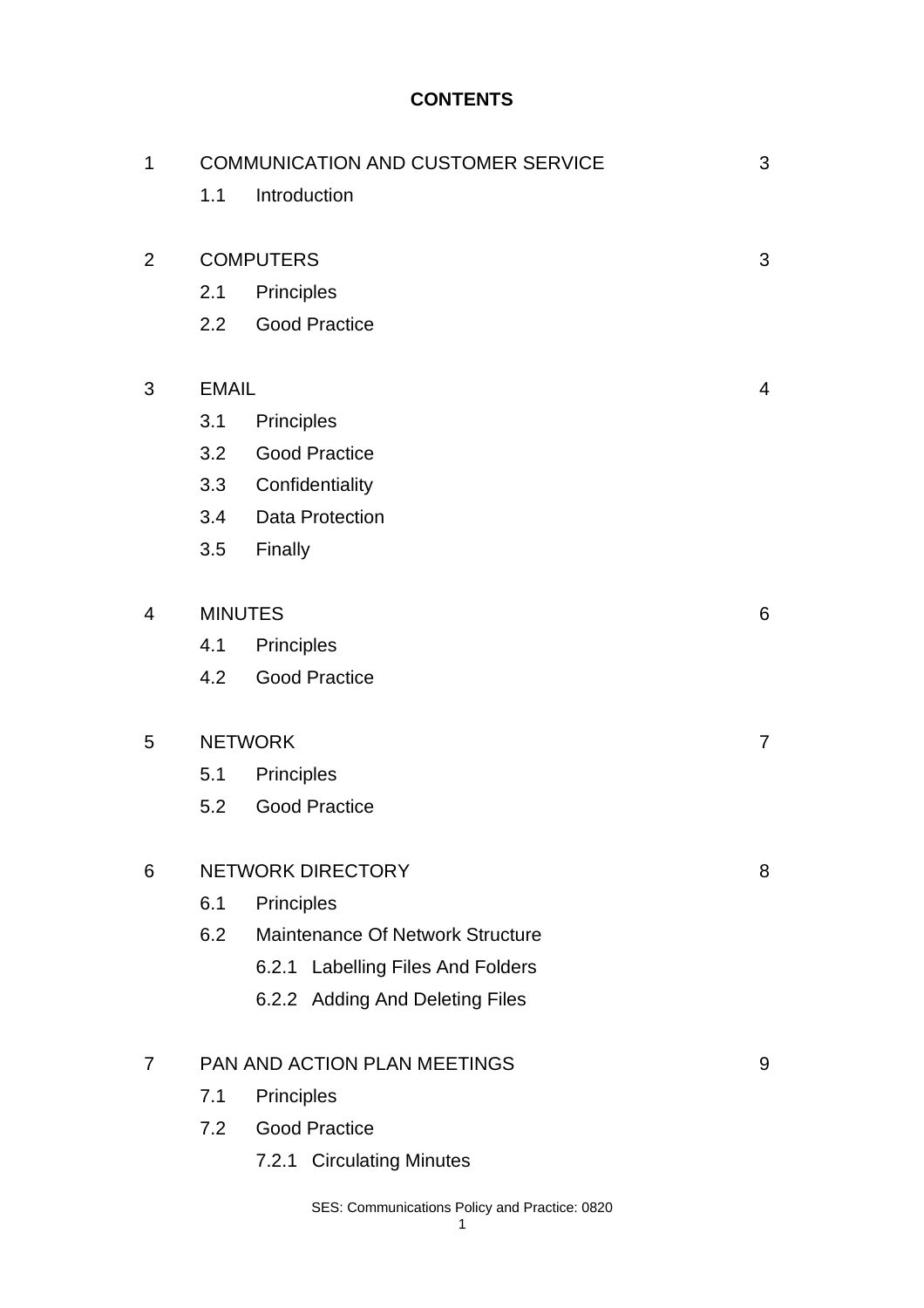| 8  | <b>TELEPHONE</b>                                |                      |  |
|----|-------------------------------------------------|----------------------|--|
|    | 8.1                                             | Principles           |  |
|    | 8.2                                             | <b>Good Practice</b> |  |
| 9  | <b>WRITTEN DOCUMENTS</b>                        |                      |  |
|    | 9.1                                             | Principles           |  |
|    | 9.2                                             | <b>Good Practice</b> |  |
| 10 | WE BASED COMMUNICATION                          |                      |  |
| 11 | <b>SES KITE: OPERATIONAL DIFFERENCES</b>        |                      |  |
|    | Appendix A: Laptop Induction Training Checklist |                      |  |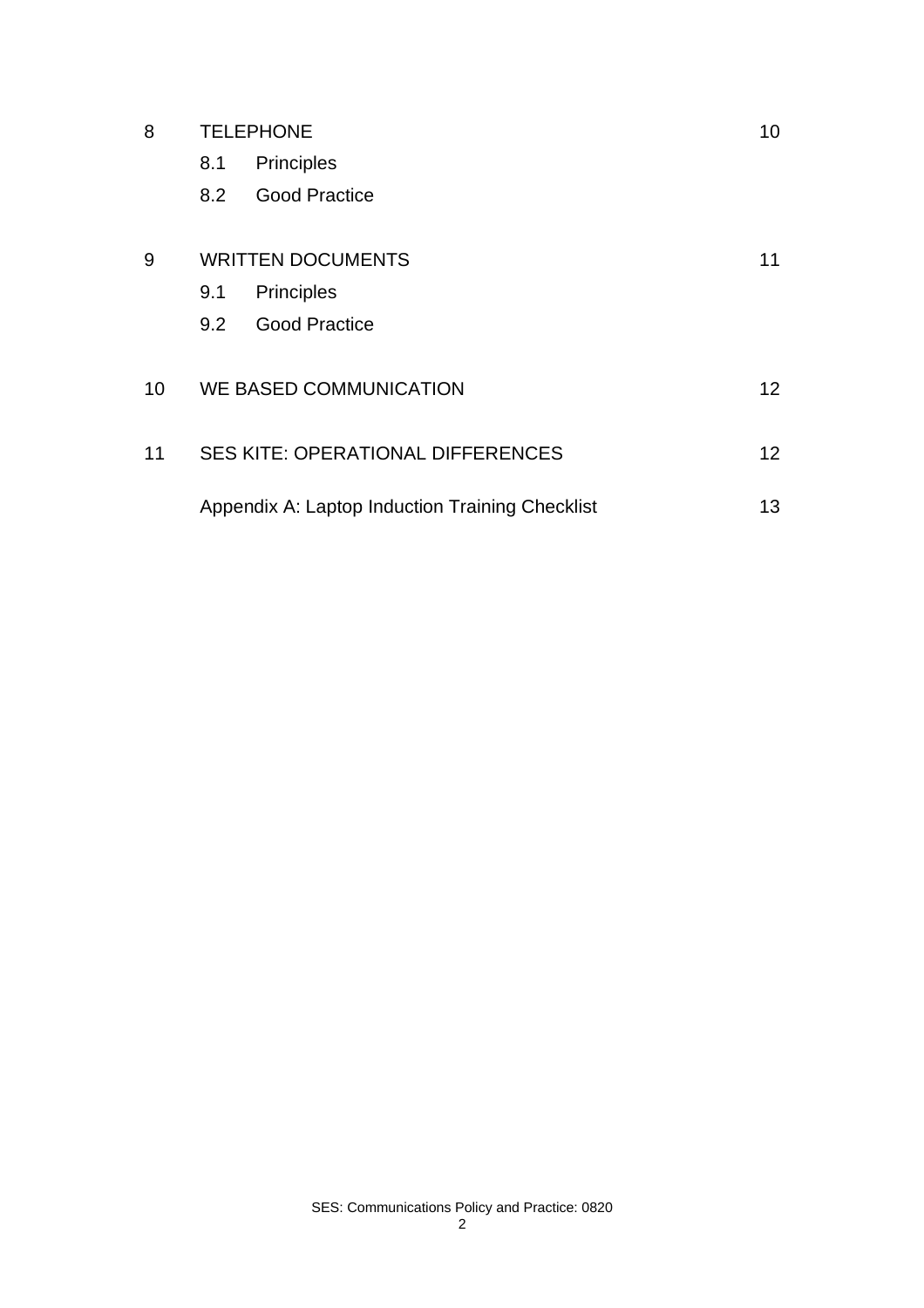#### **1 COMMUNICATION AND CUSTOMER SERVICE**

## 1.1 INTRODUCTION

Good quality customer service permeates everything we do at Specialist Education Services. Each individual is responsible for ensuring the highest possible standards are met. Colleagues, young people, young adults, parents/carers and those from outside agencies are all regarded as 'customers' and, as such, are given equal levels of service and response. We aspire to create an environment where excellent levels of service flourish, giving due regard for other people and their role. High standards of communication, using a variety of media, supported by rigorous systems and procedures, play a vital role in promoting quality customer service. Personal laptops, desktop computers and a shared network contribute to achieving these standards. However, people are the most important factor in good communication.

The manner, in which we communicate, within the workplace and beyond, creates a lasting impression. This is true of all types of communications' media, for example, verbal (both on the telephone and face to face) and written (letters, emails, reports, etc). The format, punctuation and grammar of written documents all contribute to this impression and reflect on individuals and Specialist Education Services. Individuals have a personal responsibility to project positive body language and to check that this is consistent with their tone of voice.

Professional approaches to communication are consistent across the whole staff team, and are the same regardless of whether the 'customer' is a colleague, young person, parents/carers or someone from an outside agency. Standards for various communications methods are documented in this booklet. It is an expectation that all staff work to these standards at all times.

Guidelines for the use of computers and the network are included, as consistent use across the whole team is key to successful 'e' communication. That said, it is acknowledged this method of communication does not wholly replace more traditional methods. The staff team is equally committed to using whichever method is most appropriate for any given situation.

Personal information will be used within SES by its staff according to the principles of applicable data protection legislation (the "DP Legislation"), meaning the General Data Protection Regulation ("GDPR"), the Data Protection Act ("DPA") and the Privacy and Electronic Communications Regulations ("PECR").

*(See also: Data Protection Policy and Practice document)*

# **2 COMPUTERS**

# 2.1 PRINCIPLES

All contracted staff are provided with a personal laptop or a desktop computer for work use. In addition, there are a number of static desktop computers in various locations. These computers are the keystone to efficient communication and form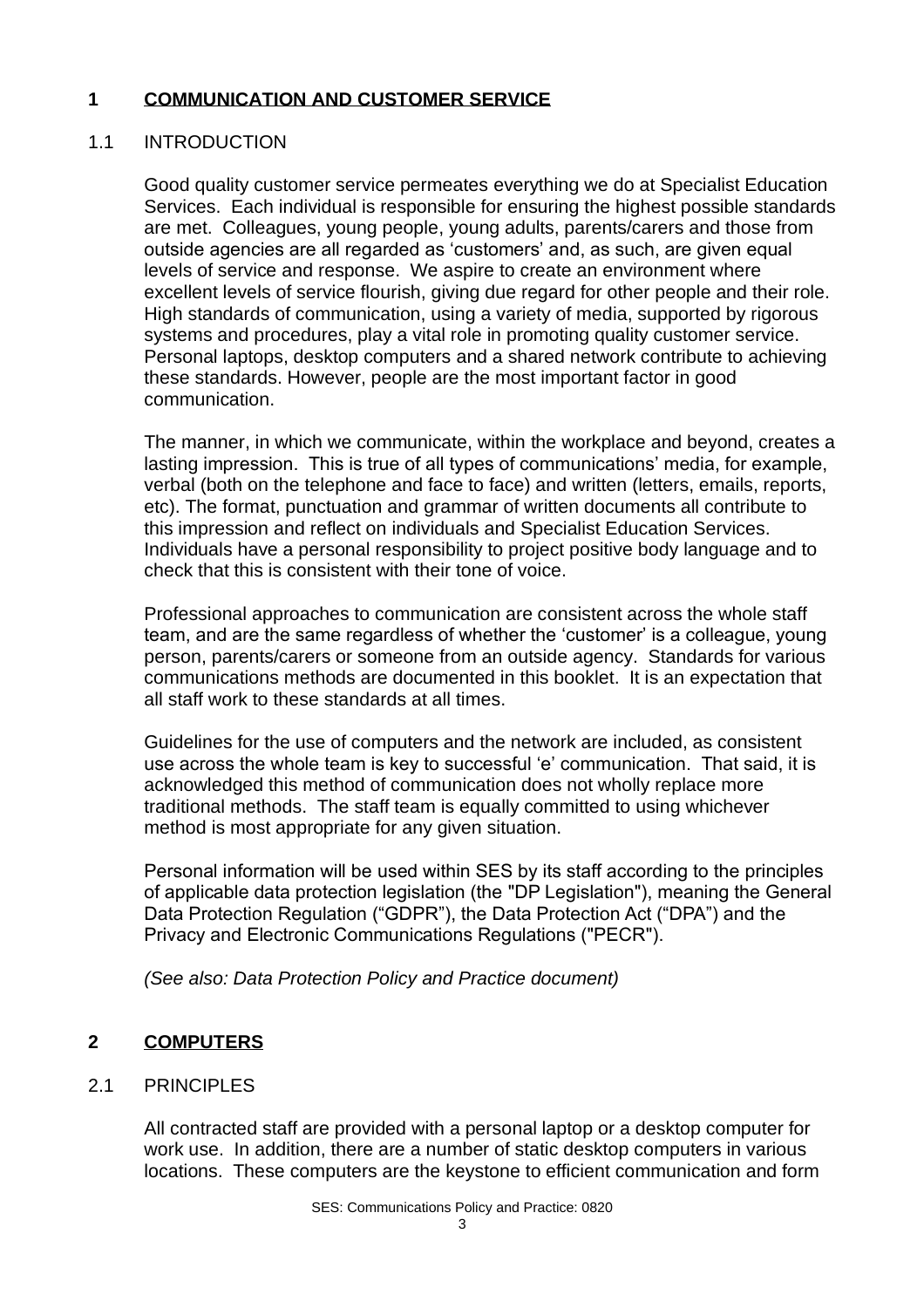an essential link for access to the network, emails and the Internet. All new staff are given basic training on a range of IT-related matters, as part of their induction. Training is also provided for the core team on a periodic basis.

*(See Appendix A for Laptop Induction Training Checklist)*

## 2.2 GOOD PRACTICE

- Always keep your password safe and secure.
- Laptops should be securely stored, whether on site or elsewhere, but not in the house office due to lack of storage.
- Staff access emails at least once each time they are on the premises.

#### **3 EMAIL**

#### 3.1 PRINCIPLES

As with other methods of communications, it is essential that email messages present a professional image and that the content is clear and concise. This will help the recipient understand your message and is more likely to elicit a response.

#### 3.2 GOOD PRACTICE

- The same standards of English should be applied to emails as to letter writing. Correct grammar, punctuation, capitalisation, full stops and spelling should be used. Paragraphs should be separated by a line space.
- The subject line should be used to get the recipient's attention and include enough information to help them scan the inbox, and prioritise their responses. It is not helpful to simply write 'Message' in the subject line. A better approach would be "Message from Mrs Smith re confirmation of meeting on 10.12.17".
- Messages must be concise and, where possible, fit into one screen without the need to scroll.
- Do not include lengthy, unrelated topics in the same email. It is better to send separate emails with appropriate subject headings. If necessary, use numbered bullet points to separate the content.
- In the first couple of sentences make it clear if your message is: requesting information; requesting action; providing information.
- Use the 'cc' facility to differentiate between people who need to action (those in the 'to' line) and those who are receiving information (those in the 'cc' line).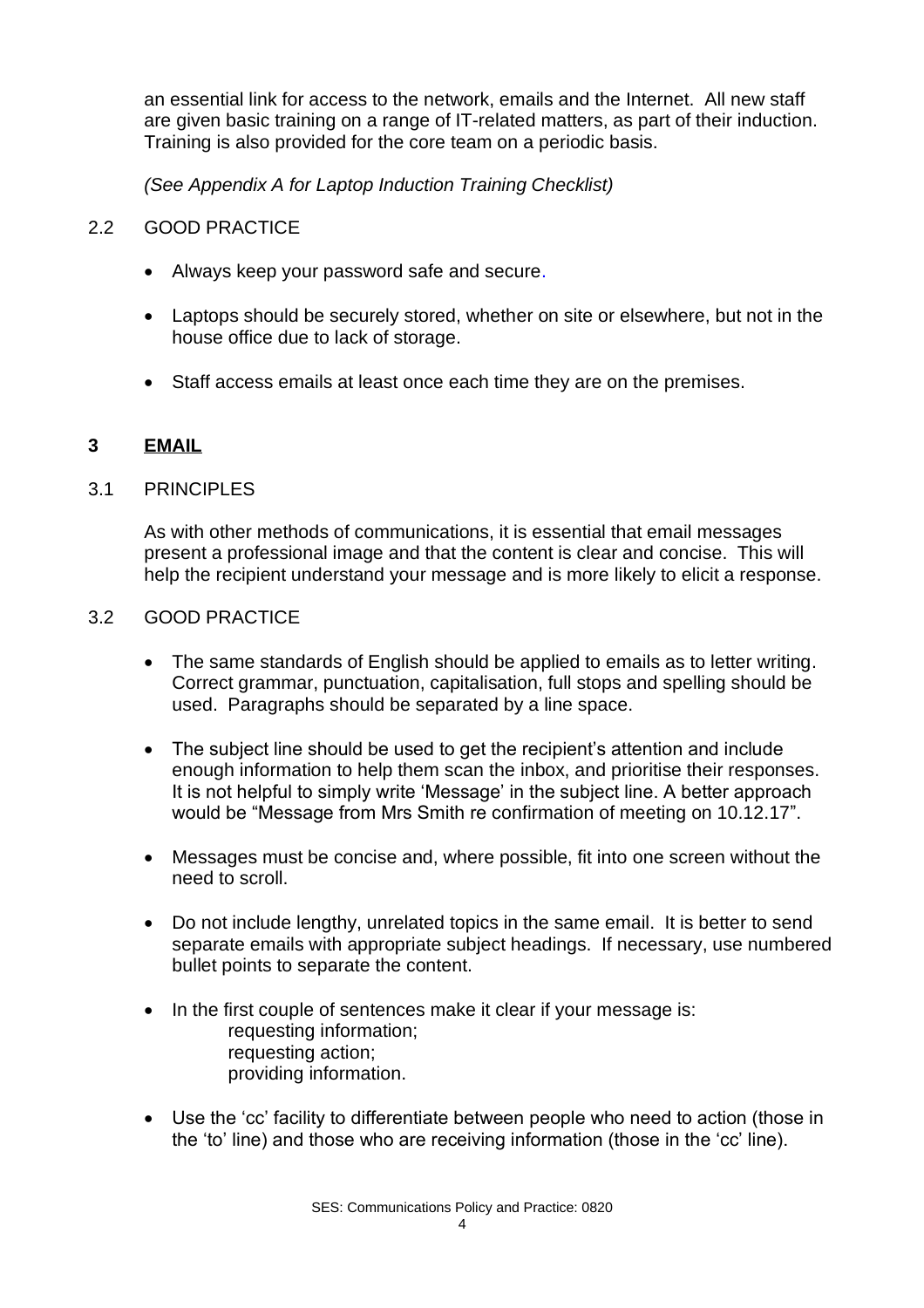- Avoid fancy fonts and colour, etc. (Helvetica Regular 12 point is the default font for all emails and there should be no reason or need to alter this.) Many people can only receive emails in plain text and therefore your message will not be displayed as you sent it.
- Consider the use of attachments carefully. Do not attach a large file if only a small part of it is relevant to the recipient. Instead, paste in the relevant section into the body of the email.
- All emails must be 'spell-checked' and proof-read before sending.
- If the email is to an external audience it can be useful to ask a colleague to proof read the email before sending.
- Always use the formal signature format.
- Avoid sending photographs by email to internal recipients; instead use the drop box facility on the internal network.

## 3.3 CONFIDENTIALITY

- Emails are not guaranteed to be confidential. If you are sending sensitive information, consider carefully if this is the best method for your communication. Principles of data protection should be applied.
- Files relating to child protection issues must not be emailed.
- Notifications are submitted through the Ofsted website, and are not sent via email.
- Confidential file attachments received via email, should be stored on the network and the email deleted.
- Confidential files should not be stored on laptops.
- Photographs of people should not be sent via email. Photographs received via email should be stored on the network, not on laptops.
- If an outside agency requests that e-mails are sent unencrypted, this must be agreed in advance and clearly documented that it has been requested. This excludes OFSTED as their e-mail system is encrypted at the receipt of e-mail.

#### 3.4 DATA PROTECTION

The principles of data protection apply. In particular:

• Personal data about individuals contained within an email and email addresses that identify individuals are covered by the Act and should be used with caution.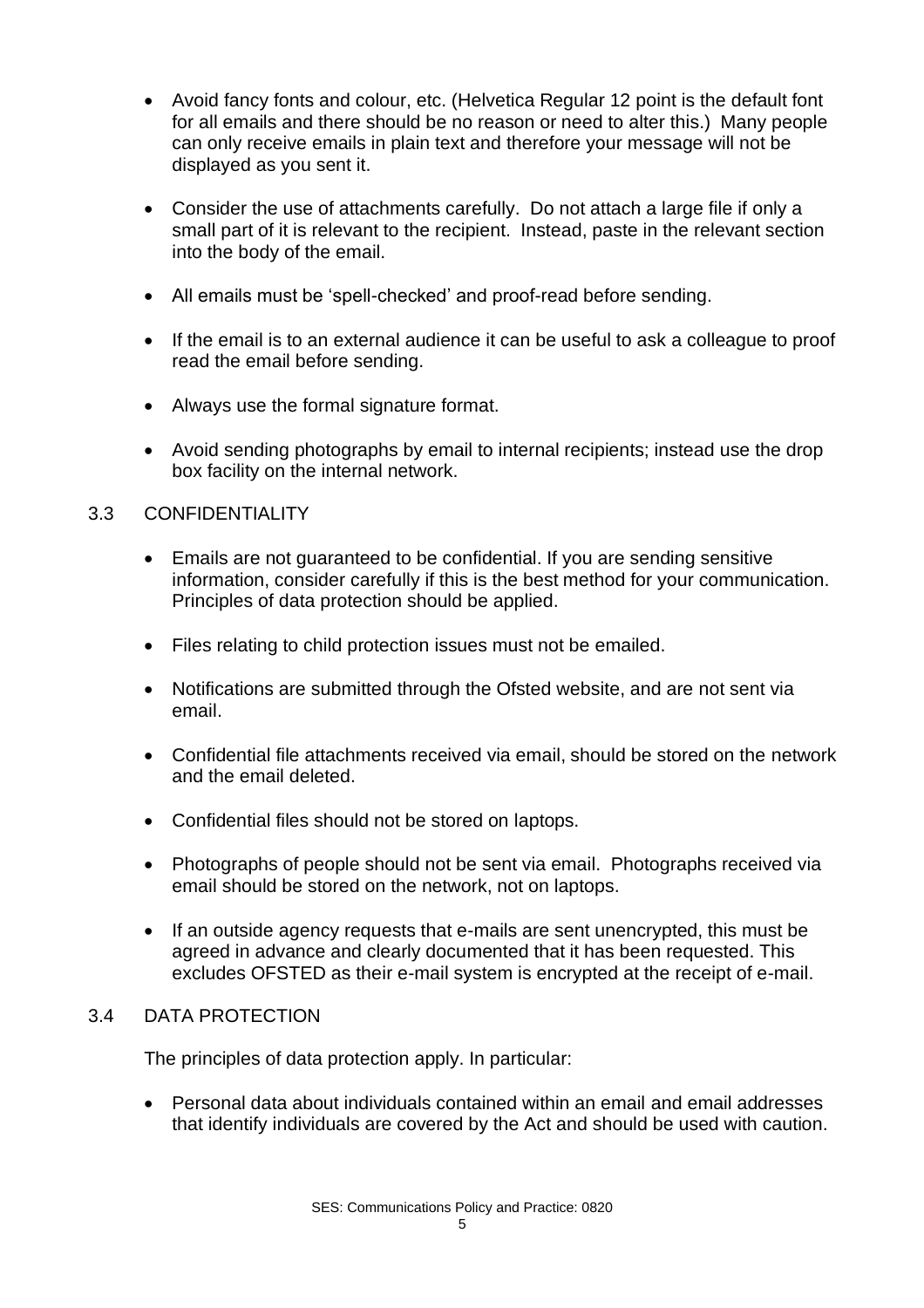- Emails that contain personal data should be marked Confidential.
- Ensure emails containing personal data are sent to the correct recipient (take care when choosing email addresses from a Recipients' List).
- When using Distribution Lists to send emails to those outside the company, ensure that email addresses are not shared. Use the Bcc facility so that email addresses are not displayed.

*(See also: Data Protection Policy and Practice document)*

# 3.5 FINALLY

• Pause before sending, particularly if you find yourself writing in anger. Remember, emails are a permanent written record. If you are unsure about the layout or content of your message ask a colleague to check it.

# **4 MINUTES**

# 4.1 PRINCIPLES

Clear and concise minutes are an essential communication tool and should be written to a consistent standard using the corporate format, regardless of who takes them. Minutes are an objective, accurate record of agreed decisions and actions, not a verbatim record. As with other forms of communication, minutes presented to a consistent high standard create a professional, corporate image.

# 4.2 GOOD PRACTICE

- All minutes should include: a record of those present a record of apologies the date and time of the meeting
- Look at a copy of the agenda before the meeting and check with the chair if you are unsure about how an item should be recorded.
- During the meeting, ask the chair for clarification if you are unsure what or how to record an item. This may sometimes involve going back to a previous point to check, for example, the agreed action or decision.
- It is not necessary to record verbatim discussions. Summarise the key points, but not who said what.
- Record any agreed decisions or actions.
- Record who is responsible for the agreed action, and the deadline for completing the task.
- SES: Communications Policy and Practice: 0820 • Personal data within minutes is subject to data protection principles.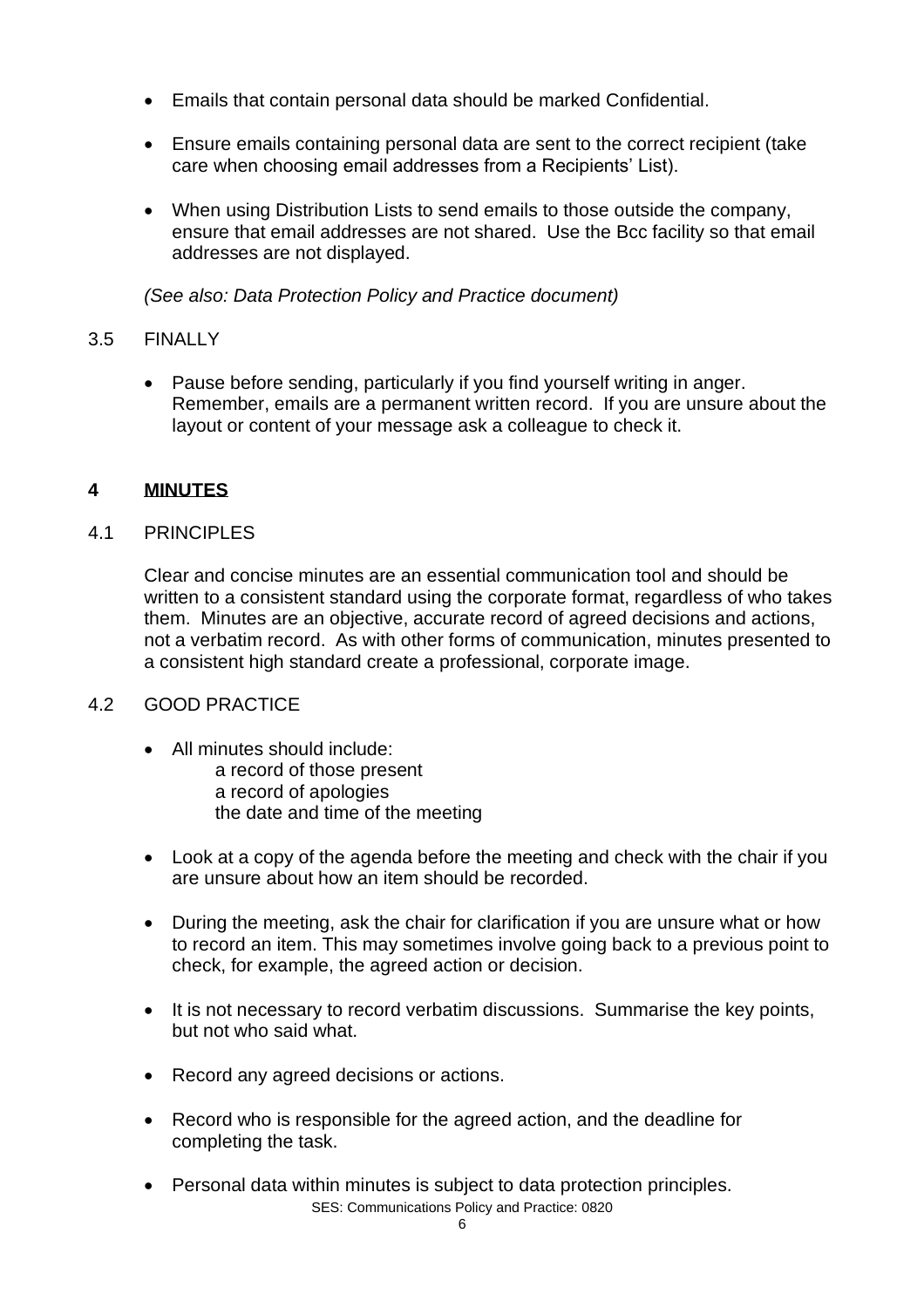Where confidentiality needs to be respected, initials may be used, or use an anonymous statement, for example, "a member of staff", "a social worker", "a young person".

- Use the standard layout for ALL meetings, including the recording of follow-up on action points from the previous meeting, and any training that takes place during the meeting.
- Use proper English including correct punctuation and grammar.
- Always use the spell checker and proof read the final version, before circulation.
- Email a copy of the draft minutes to the Chair to check and make any changes. The Chair types their name and the date at the end of the final version, and he\she places it on the network and locks the file.
- Locking indicates that the minutes are agreed and final.
- Paper, hand-signed copies are not generally kept with the exception of Learning Centre meetings. PAN meeting minutes are kept in the casework file but not 'manually' signed. Paper copies are stored confidentially.
- Timescales for posting the final version of minutes on the network are as follows: for Care Team and Management Team meetings, within 48 hours of the meeting; for all other meetings e.g. committee and PAN meetings, within one week of the meeting. Minutes on the network are stored securely.

Minutes are a historical record. It is important that they are accurate, however, the responsibility does not rest solely with the minute taker. It is essential that he/she work closely with the chair during the meeting, as the chair is ultimately responsible for the accuracy of the final version. Once agreed and published, minutes must not be altered. If inaccuracies are identified later, these must be recorded in the minutes of a future meeting.

# **5 NETWORK**

#### 5.1 PRINCIPLES

The networks installed at Avocet House and Turnstone House and SES Kite establishments are an extremely powerful aid to successful communication. They facilitate the safe and secure storage of electronic data, and enable adults and/or young people to share data, where appropriate. Adults and young people are given access to the appropriate area(s) of the network, which is accessed via laptops, or in some cases, via desktop computers. The security of the network is maintained by restricting access to the appropriate area, and by the issue of a password to each user. All data stored on the network is backed up daily to an external hard drive to enable recovery of file should something untoward happen.

#### 5.2 GOOD PRACTICE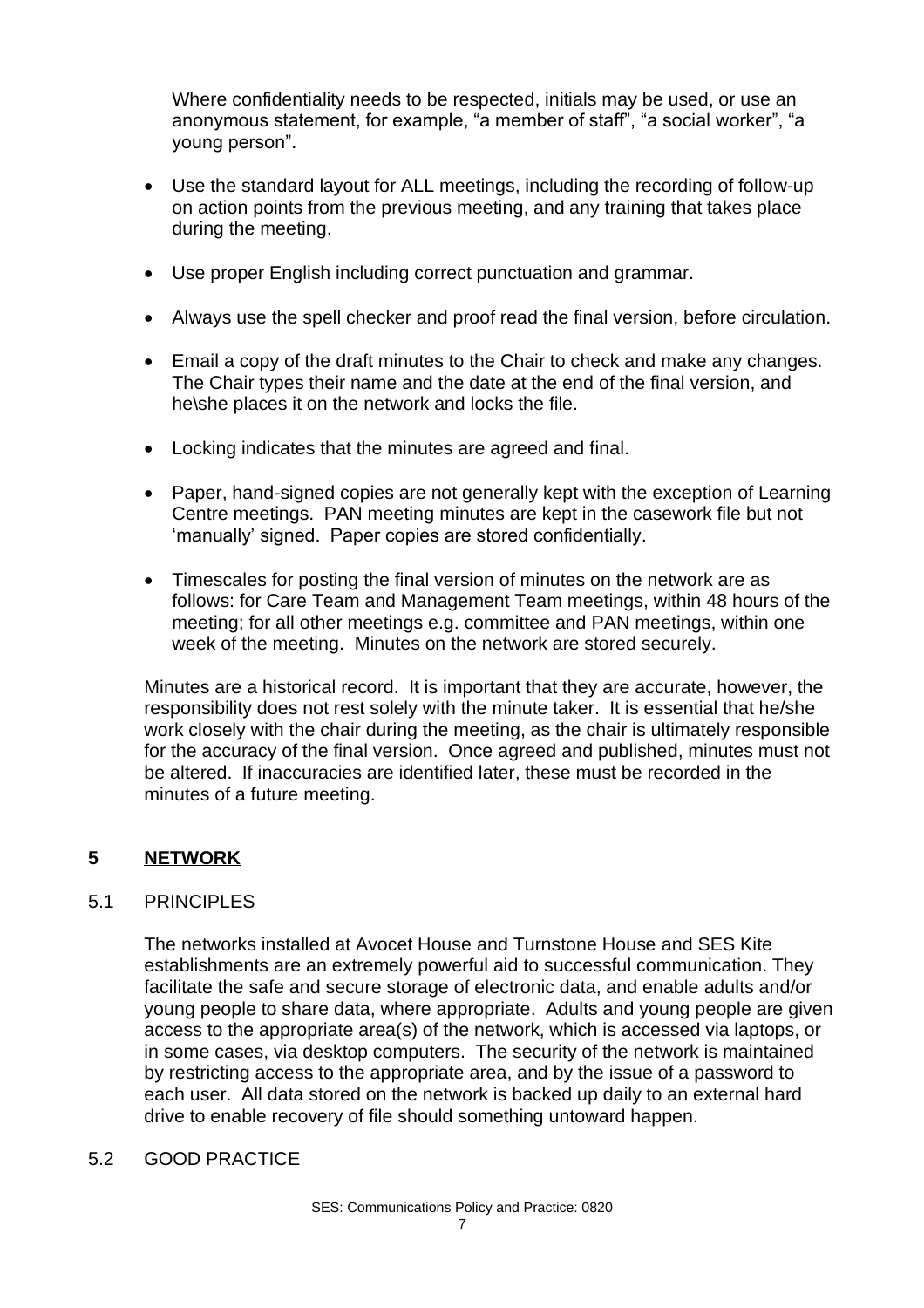- Always keep your password safe and secure.
- Always 'log off' the network at the end of each session, particularly if using a shared computer. Failing to do this could lead to a breach of security.
- Always secure the desktop should you be called away whilst in the middle of a task. In no circumstances should your unsecured desktop be left unattended.
- Data stored on desktops should periodically be copied to the user's named area of the network for safe storage. This enables recovery of data should a computer become damaged or lost.
- Drop boxes are used for transferring data between users, and is the preferred alternative to email for confidential information. The recipient should be alerted via email if something is put in their drop box.
- Your own personal data, including photographs, video and music must not be stored on the network.
- For security, photographs of young people, young adults and/or staff are stored on the network in the appropriate folder.
- Some documents are 'locked' to ensure master documents are not inadvertently altered.
- Stationery pads or templates are provided for many key forms. This allows the user to use the form whilst leaving the original for future use.

# **6 NETWORK DIRECTORY**

# 6.1 PRINCIPLES

A Network Directory exists to provide a uniform filing system, which allows data to be accessed as efficiently as possible. The directory consists of charts to show the location of main folders, and an A to Z showing the 'pathway' to each folder or file. Electronic copies of the charts and A to Z are located in the staff area of the network and a paper copy is located in the house office, Learning Centre and Coach House (at Avocet House). All users must adhere to the agreed directory structure, and protocols for maintaining it.

# 6.2 MAINTENANCE OF NETWORK STRUCTURE

#### 6.2.1 Labelling files and folders

- All folders and files should be labelled using Title Case, i.e. each word begins with a capital letter.
- The file name should be followed by the date in the format dd.mm.yy, e.g. 26.11.17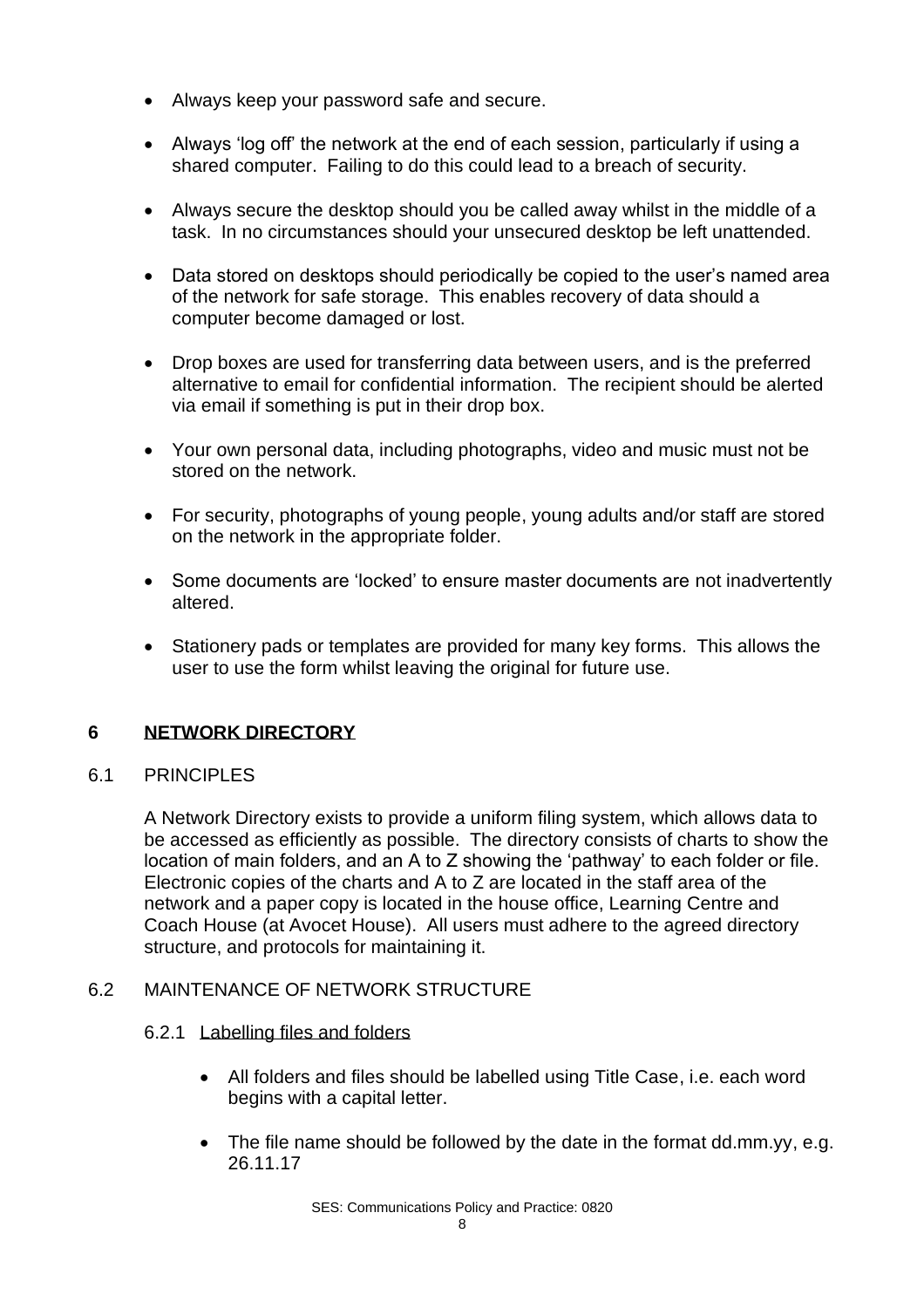- The date will normally be the creation date; the only exception to this is minutes of meetings when the date should be the meeting date.
- Files that refer to an individual child should be labelled with the child's initials first, followed by the file name followed by the date. For example AB Swimming L24 08.04.19
- Folders do not normally require a date suffix
- File names should be clear and concise to ensure they easily identify the contents. Consideration should be given to where the file will sit in the A to Z list, and how easily it will be identified should an electronic search be necessary to find the file.
- Abbreviations should be avoided if possible, although this may sometimes be necessary to avoid names that are too long to be fully displayed.
- Where abbreviations are used, these should be carefully considered to maximise the chances of electronically finding the file on the network.
- 6.2.2 Adding and deleting files
	- Staff must notify the administrator before adding or deleting files from areas of the network that have an agreed structure. An agreement will be reached regarding the most appropriate folder for new files. The administrator will be responsible for updating the A to Z.
	- In some cases, where files are added to folders on a regular basis e.g. minutes of meetings, it is not necessary to inform the administrator so long as the new files are put in the agreed folder.

# **7 PAN AND ACTION PLAN MEETINGS**

The communication following agreed targets and actions is critical as to whether implementation is effective and consistent.

#### 7.1 PRINCIPLES

The Child Action Plan will clearly identify who's responsible for which actions and each will have an associated timescale. Those timescales should allow enough time for full communication with the staff team, including a slot within team meetings. With variable factors of on off shift structures communication particularly around targets and actions relating to children should be multi-layered.

#### 7.2 GOOD PRACTICE

Multi-layered communication should be as follows: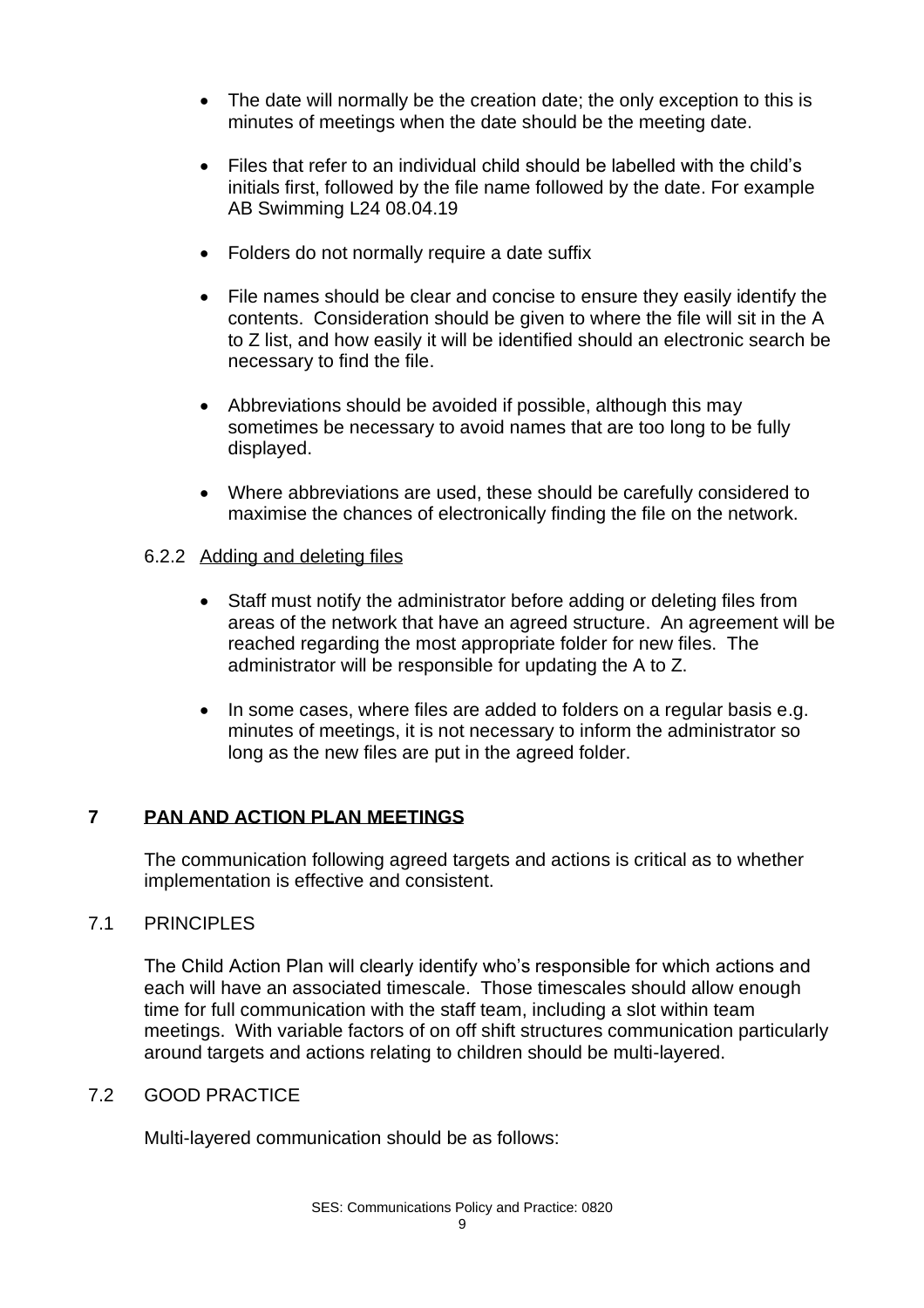- Clear emails to the whole team with attachments (for example the email may be alerting the team to a new child or young adult action plan being on the network, but the Child or Young Adult Action Plan should also be attached).
- Forward a request for an agenda item at forthcoming team and casework meetings.
- Identify and communicate with key DCM on 'launch' days/times e.g. for the start of behaviour programmes, to enable the DCMs to give a 3 day verbal reminder to team members coming on duty, that a programme or approach is up and running.
	- 7.2.1 Circulating Minutes

The following procedure should be followed for minutes of PAN and Action Plan meetings.

- The minutes are drafted and emailed to the chair of the meeting to check for accuracy.
- The chair checks and makes any necessary amendments, types his/her name at the end, then puts the minutes on the network and locks the file.
- The chair keeps an electronic back-up copy of the finalised minutes, which is stored separately from the network.
- The chair informs the Personal Tutor that the minutes have been published. The Personal Tutor prints the final version for the casework file.
- Personal Tutor emails the attendees and other interested parties (in some instances this will be the whole team) to inform that the minutes have been published.
- If, following a PAN or Action Plan meeting, a decision has been made which needs to be communicated immediately, this should be done via the content of an email. The minutes must not be circulated until the final version is agreed. However, communication of key points should not be held up.

# **8 TELEPHONE**

8.1 PRINCIPLES

What you say and how you say it can leave a lasting impression. The way you sound may determine how a caller views not only you, but also Specialist Education Services. It is, therefore, essential that all staff follow the steps below when answering the telephone.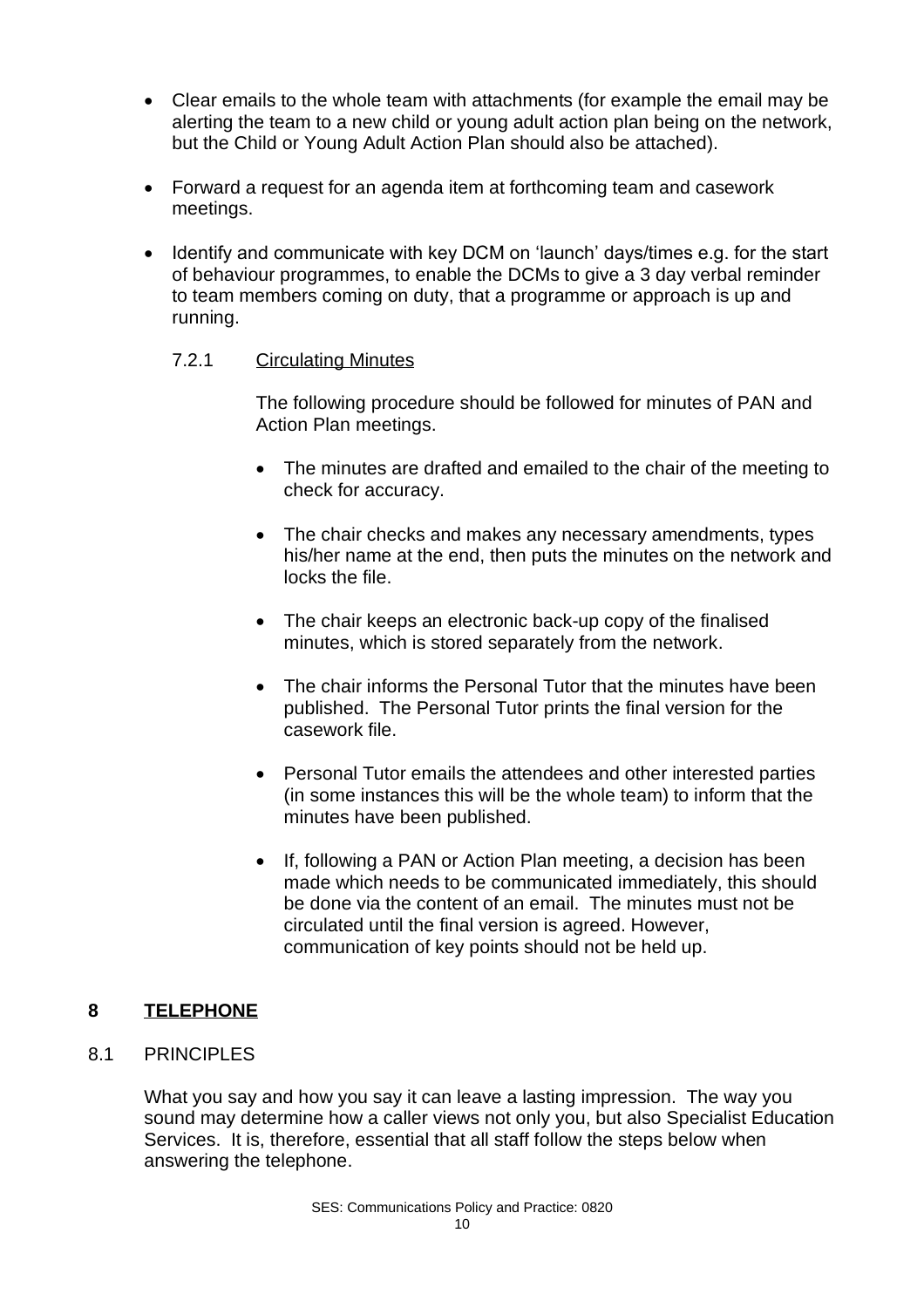This framework applies equally to both internal and external callers, regardless of whether you are receiving or making a call.

- Avoid emotional overtones. Does your voice project impatience, a sense of being rushed or irritation at being interrupted?
- Enunciation ensure words are pronounced clearly and are not rushed or run together.
- Volume if your voice is too loud, it may sound aggressive; if it is too soft you may sound timid or powerless.
- Pace if you talk too quickly, you will sound nervous or rushed; too slowly and you may come across as uncertain and inexpert.
- Negative phrases try to avoid words such as 'no' and 'not' and replace them with more positive phrases. E.g. "No he's not available now" might be replaced with "He's with a member of staff at the moment"

#### 8.2 GOOD PRACTICE

- All staff have a responsibility to answer a ringing phone.
- A ringing phone should be answered as soon as possible, ideally within 6 rings.
- If you know the person is not in for any reason, ask if someone else can help.
- If you cannot help the caller directly, or the person is unavailable, take a message and forward as soon as possible, using agreed communication systems. Alternatively, use Voicemail Transfer to enable the caller to leave a direct message (this should only be used when you know the person will retrieve the message from a specific extension number).
- Always offer to take a message, rather than suggesting the caller rings back later.
- If you know there is likely to be a delayed response to the message, alert the caller to this.
- When transferring calls, pass on all the information the caller has given to you, to avoid the need for repetition.
- When transferring calls, tell the caller that the line will go silent.

#### **9 WRITTEN DOCUMENTS**

9.1 PRINCIPLES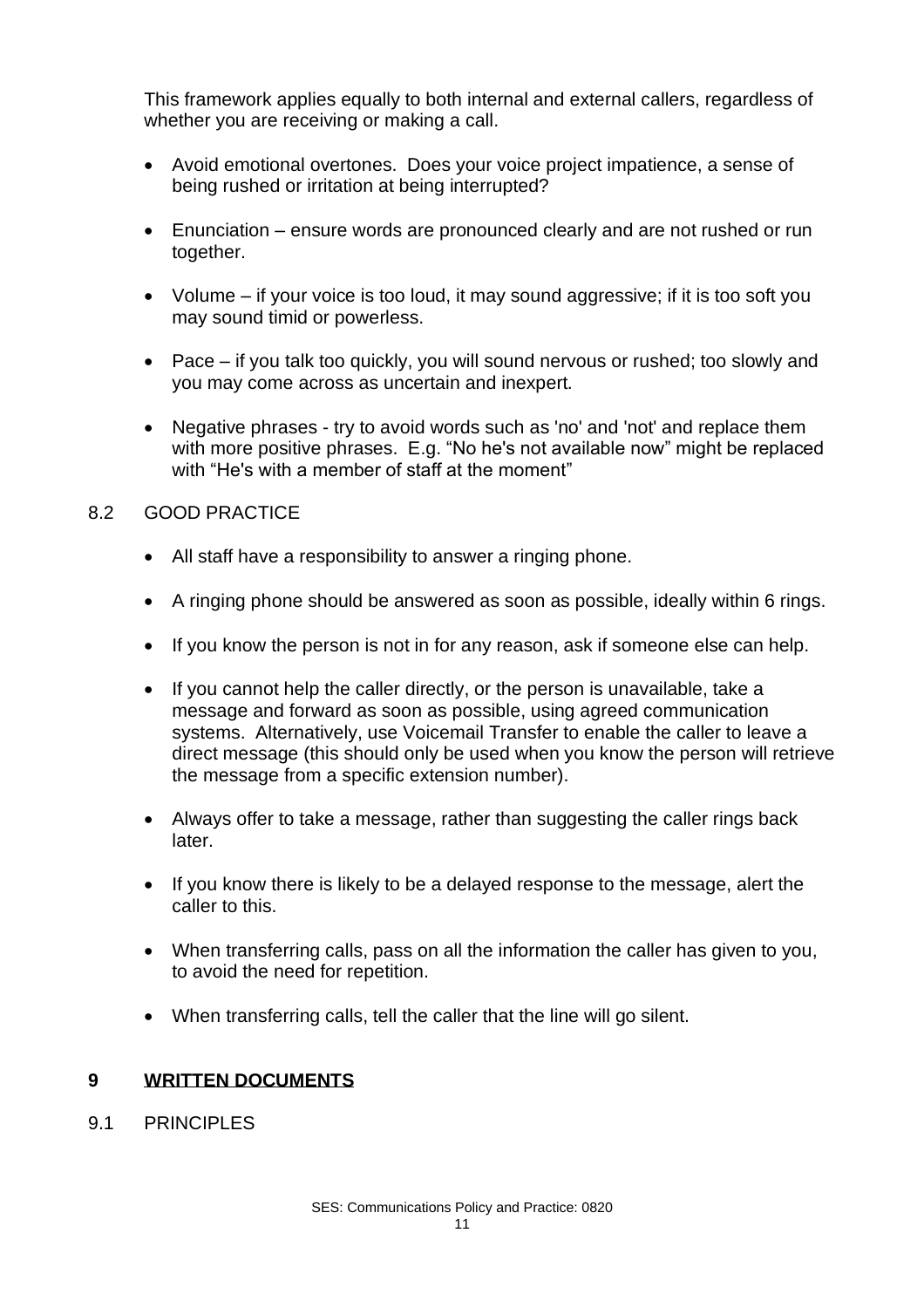As with other methods of communications, it is essential that written documents present a professional image. In order to ensure a consistent approach to all written documents, the following guidance is followed.

## 9.2 GOOD PRACTICE

- The default setting of 12 point Arial should be used for all documents. This is considered to be the clearest font to read. Personal preferences must not be used.
- Use a heading, and sub-heading if necessary, to enable the recipient to easily identify the purpose of the communication.
- Correct grammar, punctuation, capitalisation, full stops and spelling should be used.
- Paragraphs should be separated by a line space. Indents should not be used.
- Left alignment should generally be used.
- All documents must be 'spell-checked' and proof-read before sending.
- Standard layouts for letters, faxes, minutes and casework must be used. These are in Forms and Formats folder in the staff area of the network.
- The content should be clear and concise.
- Ask a colleague to check the document before sending, if you are uncertain about content or layout.
- Letters and compliment slips must be signed. Compliment slips must be dated.
- Headed paper is available for 'official' letters. A template is available in the Stationery folder in the Staff area of the network. Letters on headed paper must be checked for content and quality by the Principal, Head of Education or Registered Manager before they are sent.
- Review Reports are written according to the guidance in SES Personal Tutor Role document, and are checked by senior personnel, before circulation.

# **10 WEB BASED COMMUNICATION**

SES Ltd has its own website which serves some central communication purposes with the outside community and the world in general. For full information relating to all web based communication see the Acceptable Use of Technology Policy and Practice document.

#### **11 SES KITE: OPERATIONAL DIFFERENCES**

SES: Communications Policy and Practice: 0820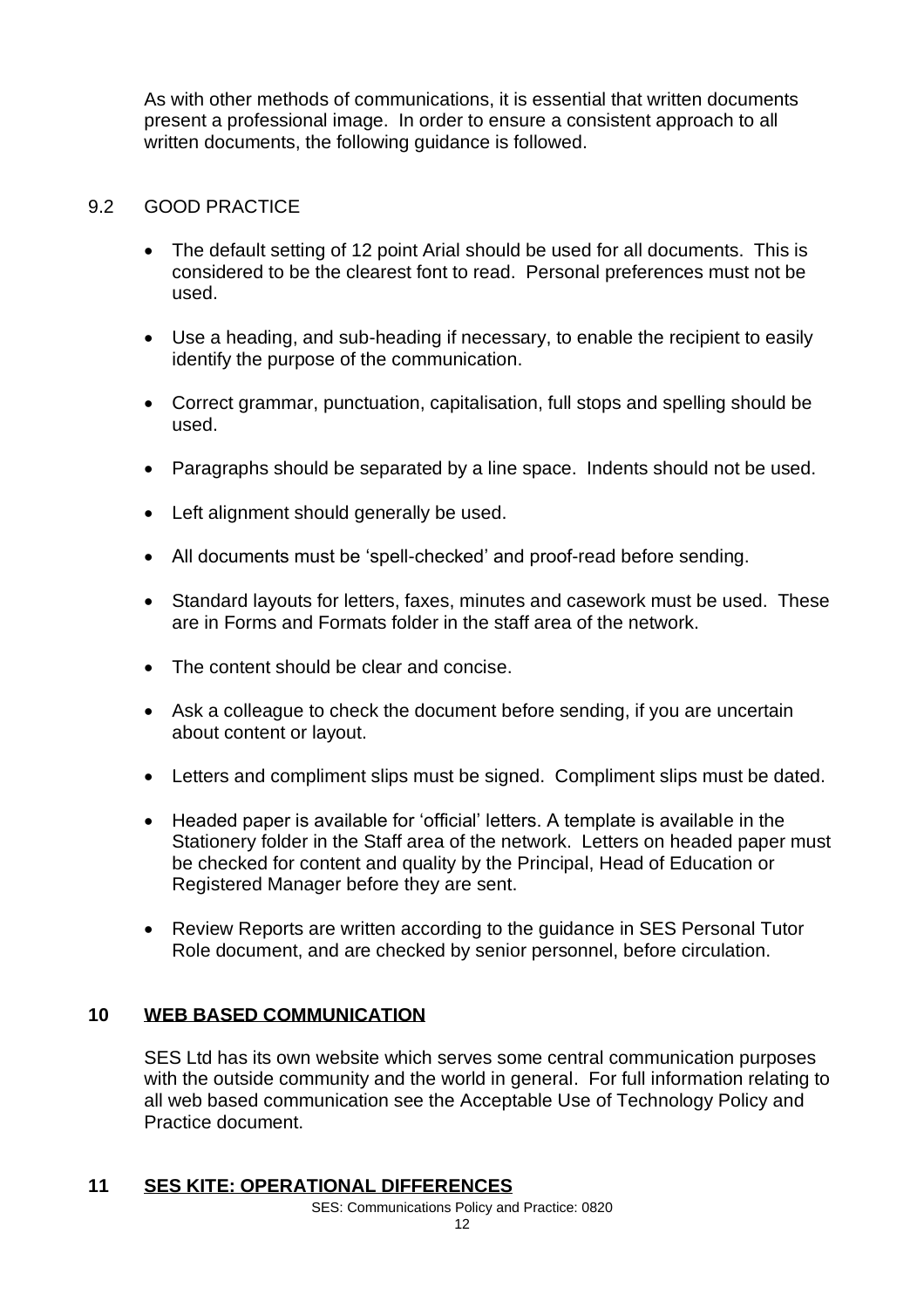The content and key principles of this document apply to SES Kite homes. There are minor operational differences due to the nature of the establishment.

- PAN meeting minutes will be verified and finalised by the Young Adult Residential Support Manager.
- Letters on headed paper must be checked for content and quality by the YARSM.

# **Appendix A**: **NETWORK/LAPTOP INDUCTION TRAINING CHECKLIST**

- Communication in respect of SES policy and practice documents.
- What is the network?
- The structure of the network, and who has access, hierarchy, and permissions.
- Storing files on the network, how to do it, and the advantages of back ups.
- Storage space, (music/video files). Personal files can be stored on laptops. Young people's work should be discussed with the head of Education and archived to CD where necessary. Music takes up a lot of memory.
- Drop boxes.
- Logging on and off the network.
- Laptop security and password security.
- Passwords should not generally be changed but PS must be informed if changes are made.
- Master documents folder on laptop, network and in office.
- The basics of file management.
- Locking documents, stationery pads and templates.
- Saving, moving, copying and deleting files.
- Wireless connections.
- Printing.
- File labelling.
- Network directory and protocols.
- Display of folders/windows, etc.